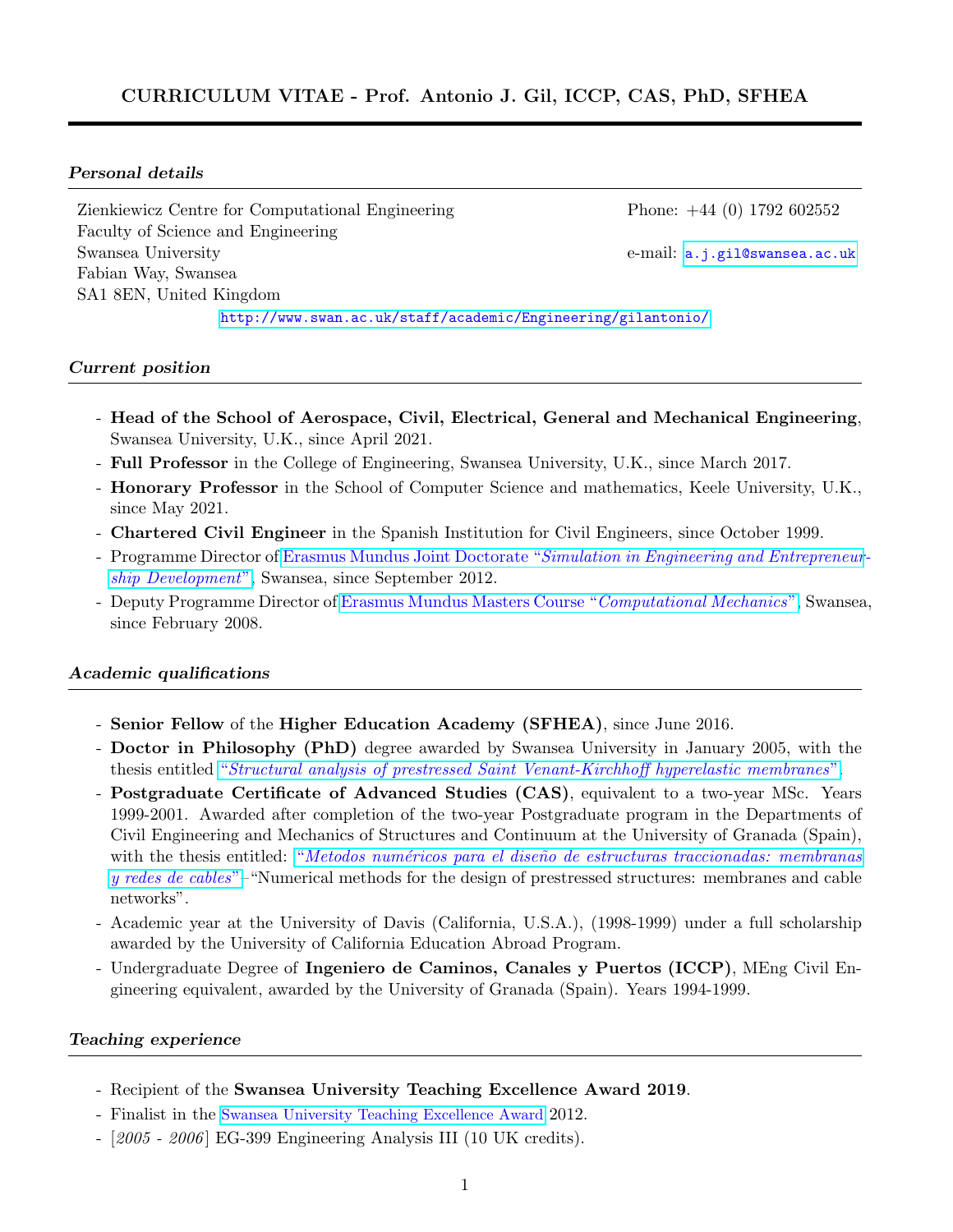- $-$  [2006 2011] EG-163 Civil Engineering Laboratory (10 UK credits).
- [2006 2011] EG-225 Structural Mechanics IIb (10 UK credits).
- [2006 2011] EGA206 Aerospace Structural Mechanics and Materials (10 UK credits).
- [2006 present] EG-321 Geomechanics (10 UK credits).
- [2007 2020 ] EGIM05 Nonlinear Continuum Mechanics (10 UK credits).
- $[2020$   $2021]$  EG-222 Reinforced Concrete Design (10 UK credits).

# Research interests

- Computational simulation of nonlinear architectural and biomedical membranes.
- Computational analysis of superplastic forming techniques for medical applications.
- Numerical analysis of turbulent incompressible fluids with moving boundaries.
- Numerical analysis of fluid structure interaction phenomena for applications in biomedical engineering.
- Immersed methods for fluid-structure interaction and haemodynamic applications.
- Solid and Electromagnetics coupling simulations.
- Fast Dynamics under Conservation Law formulations.
- Reduced order modelling and Machine Learning.

# Academic career

- [March 2017 ] **Full Professor** in the College of Engineering, Swansea University, U.K.
- [May 2013 February 2017] Associate Professor in the College of Engineering, Swansea University, U.K.
- [Oct 2010 April 2013] University Senior Lecturer in the College of Engineering, Swansea University, U.K.
- $[Aug 2006 Sept 2010]$  University Lecturer in the School of Engineering, Swansea University, U.K.
- $[Oct 2003 Jul 2006]$  Senior Research Assistant at the Civil and Computational Engineering Centre, Swansea University, investigating on the topic "Fluid structure interaction for medical applications".
- [Jan 2003-Sept 2003] Research Assistant at the Civil and Computational Engineering Centre, Swansea University, investigating on the topic "Numerical simulation of superplastic forming of dental and medical prostheses". This research was undertaken in collaboration with medical institutions, including Guy's, Kings College and St Thomas's Hospitals Dental School (GKT) in London.

# Honours and awards

- Doctoral Co-supervisor of the PhD thesis "3D Simulation of Magneto-Mechanical Coupling in MRI Scanners Using High Order FEM and POD" by Dr. M. Seoane, which was awarded the **best 2020** PhD thesis in the Zienkiewicz Centre for Computational Engineering.
- Recipient of the Swansea University Teaching Excellence award 2019.
- Doctoral Co-supervisor of the PhD thesis "A high order Finite Element coupled Multi-Physics approach to MRI scanner design" by Dr. S. Bagwell, which was awarded the **best 2018 PhD thesis** in the Zienkiewicz Centre for Computational Engineering.
- Doctoral Supervisor of the PhD thesis "On a new variational and computational framework for polyconvex nonlinear continuum mechanics and convex multi-variable nonlinear electro-elasticity" by Dr.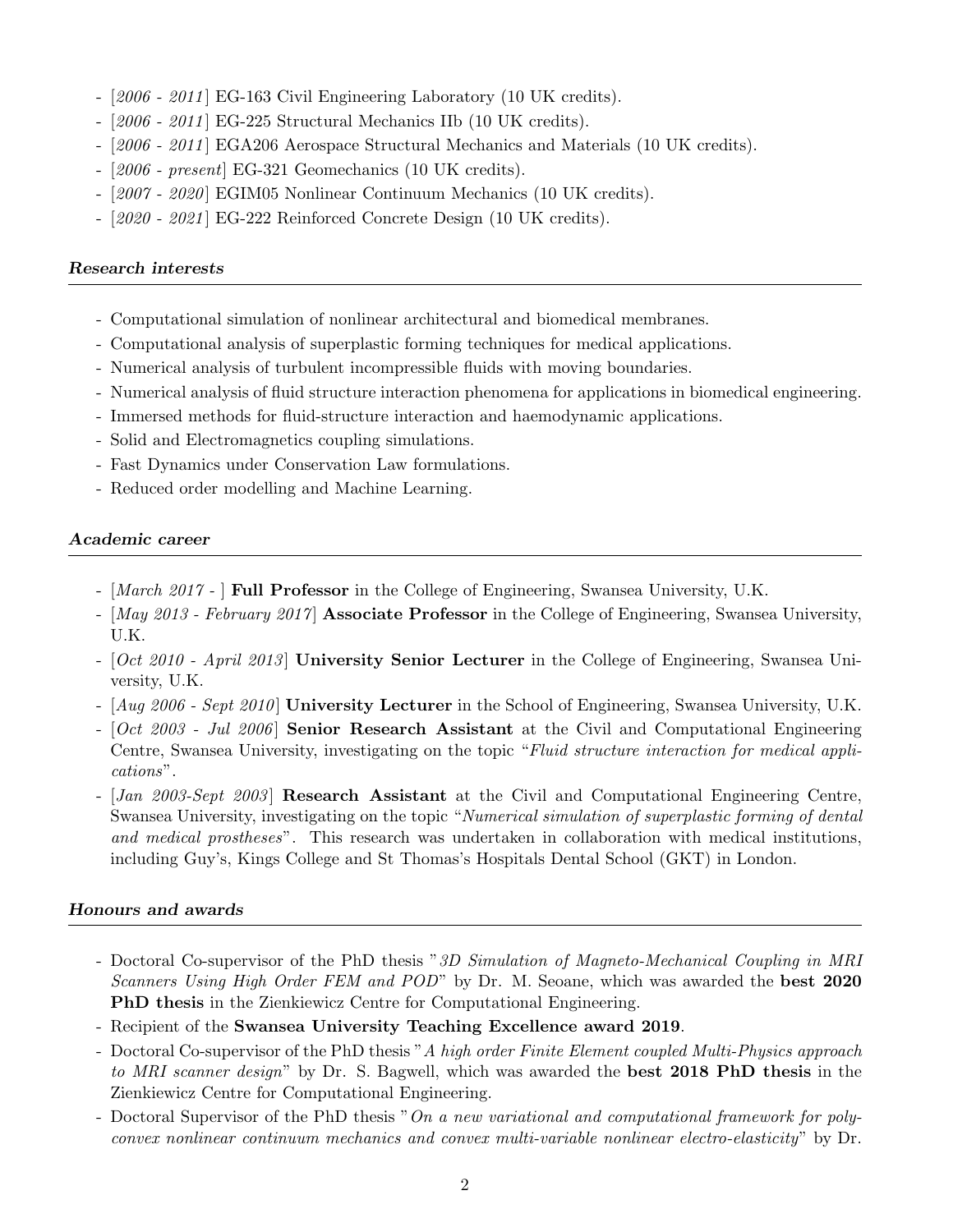R. Ortigosa, which was awarded the UK Association of Computational Mechanics (UK-ACM) Zienkiewicz price for the best PhD thesis in the field of Computational mechanics in the UK during 2016 and the ECCOMAS prize for the best PhD thesis in the field of Computational mechanics in Europe during 2016.

- Co-author in J. Haider, C.H. Lee, A.J. Gil, J. Bonet and A. Huerta, "Large strain solid dynamics in OpenFOAM", awarded **Student Best Research Paper Award** of the  $4<sup>th</sup>$  OpenFOAM User Conference 2016, Cologne (Germany).
- The O.C. Zienkiewicz Prize, awarded in May 2016 by the European Community on Computational Methods in Applied Sciences (ECCOMAS), for my contributions as young investigator to the field of computational mechanics.
- Doctoral co-supervisor of the PhD thesis "An hp-Finite Element computational framework for nonlinear magneto-fluid problems including magnetostriction" by Dr. D. Jin, which was awarded the best 2016 PhD thesis in the Zienkiewicz Centre for Computational Engineering.
- Co-author in K. Izian, C.H. Lee, A.J. Gil and J. Bonet, "A Two-Step Taylor-Galerkin method for explicit solid dynamics", *Engineering Computations*, Volume 31, Issue 3, pages 366-387, 2014, awarded 2015 Outstanding paper of the year [Emerald Award of Excellence.](http://www.emeraldgrouppublishing.com/authors/literati/awards.htm?year=2015)
- Co-author in R. Ortigosa, A.J. Gil and J. Bonet, "A variational framework for large strain polyconvex dielectric elastomers", awarded SIAM prize for the Best Postgraduate Research Paper of the  $23<sup>rd</sup>$  UK Association of Computational Mechanics in Engineering (ACME) Conference, 2015.
- Co-author in C.H. Lee, A.J. Gil, J. Bonet and R. Ortigosa, "An entropy-based stabilised Petrov-Galerkin formulation for linear tetrahedral elements in compressible, nearly incompressible and truly incompressible isothermal fast dynamics", awarded Best Postdoctoral Research Paper of the 23<sup>rd</sup> UK Association of Computational Mechanics in Engineering (ACME) Conference, 2015.
- Doctoral Supervisor of the PhD thesis "A vertex centred Finite Volume Method for solid dynamics" by Dr. M. Aguirre, which was awarded the best 2014 PhD thesis in the Zienkiewicz Centre for Computational Engineering.
- The Philip Leverhulme Prize, awarded in November 2011 by the The Philip Leverhulme Trust Foundation, for my contributions as young investigator to the field of computational mechanics in the United Kingdom [http://www.leverhulme.ac.uk](http://www.leverhulme.ac.uk/files/seealsodocs/1014/Jan2012.PDF/).
- Participant in the prestigious First Welsh Crucible 2011 <http://www.welshcrucible.org.uk/>.
- Doctoral Supervisor of the PhD thesis "Development of a cell centred upwind finite volume algorithm for a new conservation law formulation in structural dynamics" by Dr. C. H. Lee, which was awarded the UK Association of Computational Mechanics in Engineering (ACME) Zienkiewicz price for the best PhD thesis in the field of Computational mechanics in the UK during 2012.
- Co-author in C.H. Lee, A.J. Gil and J. Bonet, "Development of a finite volume algorithm for a new conservation law formulation in structural dynamics", awarded Best Postgraduate Research Paper of the 19<sup>th</sup> UK Association of Computational Mechanics in Engineering (ACME) Conference, 2011.
- Co-author in C. Wood, A.J. Gil, O. Hassan and J. Bonet, "A Partitioned Approach for the Solution of Three-Dimensional Time-Dependent Incompressible Fluid-Structure Interaction", awarded Best **postgraduate Research Paper** of the 15<sup>th</sup> UK Association of Computational Mechanics in Engineering (ACME) Conference, 2007.
- Leading author in A.J. Gil, "Structural analysis of cable and strut supported pre-stressed membranes", awarded Best Postgraduate Research Paper of the  $12<sup>th</sup>$  UK Association of Computational Mechanics in Engineering (ACME) Conference, Cardiff, 5-6 April 2004.
- Honorary Mention to the Hangai Medal in "Shell and Spatial structures: from models to realization", IASS, September 2004, Montpellier (France), with the paper "Wrinkling analysis of prestressed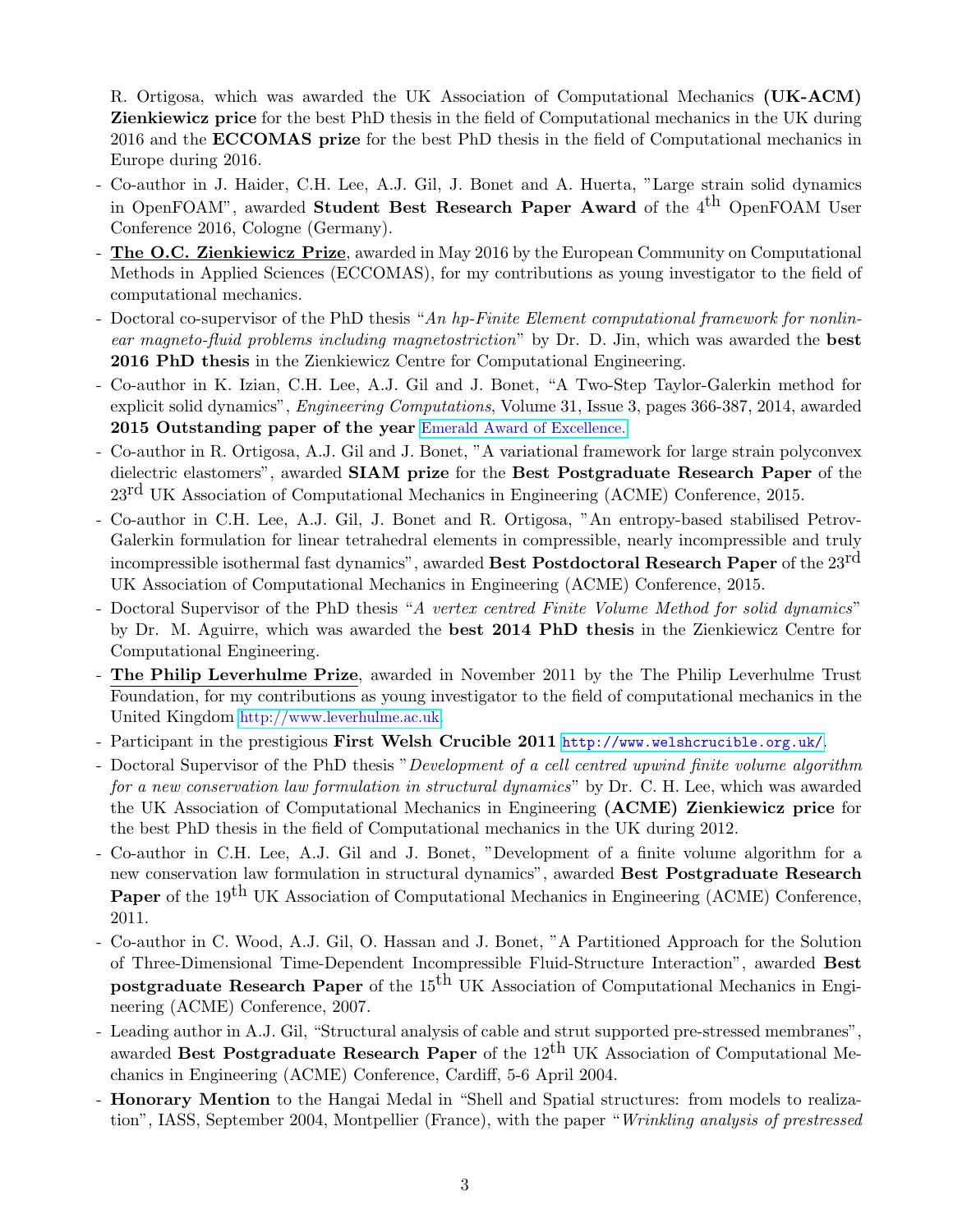hyperelastic Saint Venant-Kirchhoff membranes".

- National 1<sup>st</sup> Prize awarded by the Education, Culture and Sport Ministry of Spain for the Undergraduate Degree of Ingeniero de Caminos, Canales y Puertos, throughout the years 1994-1999.
- University 1<sup>st</sup> Prize awarded by the University of Granada (Spain) for the Undergraduate Degree of Ingeniero de Caminos, Canales y Puertos, throughout the years 1994-1999.
- Full Postgraduate Scholarship awarded by the Education, Culture and Sport Ministry of Spain (of one scholarship awarded to the School of Engineering, University of Granada), years 1999-2002.

### Doctoral and Postdoctoral Research supervision

- Past and current Research Assistants

2018-present Mr. Thomas di Giusto.

2018-2021 Mr. Paulo Roberto Refaninho de Campos.

- 2019-2021 Dr. Francisco Marín
- 2016-2019 Dr. Ataollah Ghavamian.
- 2016-2019 Dr. Guillem Barroso.
- 2014-2018 Dr. Jibran Haider.
- 2015-2018 Dr. Ossama Ibrahim.
- $2015-2018$  Dr. Rogelio Ortigosa Martínez.
- 2013-2016 Dr. Roman Poya.
- 2010-2013 Dr. Miquel Aguirre Font.
- 2008-2013 Dr. Aurelio Arranz Carreño.

# - Past and current doctoral students

- 2022-present To be appointed, PhD  $(1^{st}$  supervisor), (funded by AWE).
- 2021-present Mr. Yashwanth Sooriyakanthan, PhD  $(1^{st}$  supervisor), "Computational simulation of floor borne vibrations in MRI scanners"
- 2021-present Mr. Nathan Ellmer, PhD ( $1<sup>st</sup>$  supervisor), "Accelerated in-silico simulation of Electro-Active Polymers in soft robotics"
- 2021-present Mr. Mohammed Sayed Miah, PhD (external supervisor at Keele University in collaboration with Dr. P. D. Ledger), "Data-driven for in-service modelling of MRI scanners"
- 2021-present Ms. Daniela Segura, PhD (1<sup>st</sup> supervisor), "Data-driven modelling of thermally coupled fluids and hydraulic efficiency optimisation in pipe flows"
- 2019-present Mr. Callum Jones, EngD (1<sup>st</sup> supervisor), "Computational simulation of a novel thermowell design for industrial applications"
- 2018-present Mr. Paulo Roberto Refachinho de Campos, PhD  $(1^{st}$  supervisor), "Towards the next generation of dynamic fracture and fragmentation solver in Engineering"
- 2018-present Mr. Thomas di Giusto, PhD ( $1<sup>st</sup>$  supervisor), "A new computational tool for multi-material solid dynamics"
- 2016-present Mr. Matthew Kear, EngD  $(1^{st}$  supervisor), "A high accurate coupled acoustic methodology for pressure reducers"
	- 2017-2021 Dr. Kayalvizhi Lakshmanan, PhD (co-supervisor), "Development of Machine Learning algorithms for predictive maintenance in centrifugal pumps"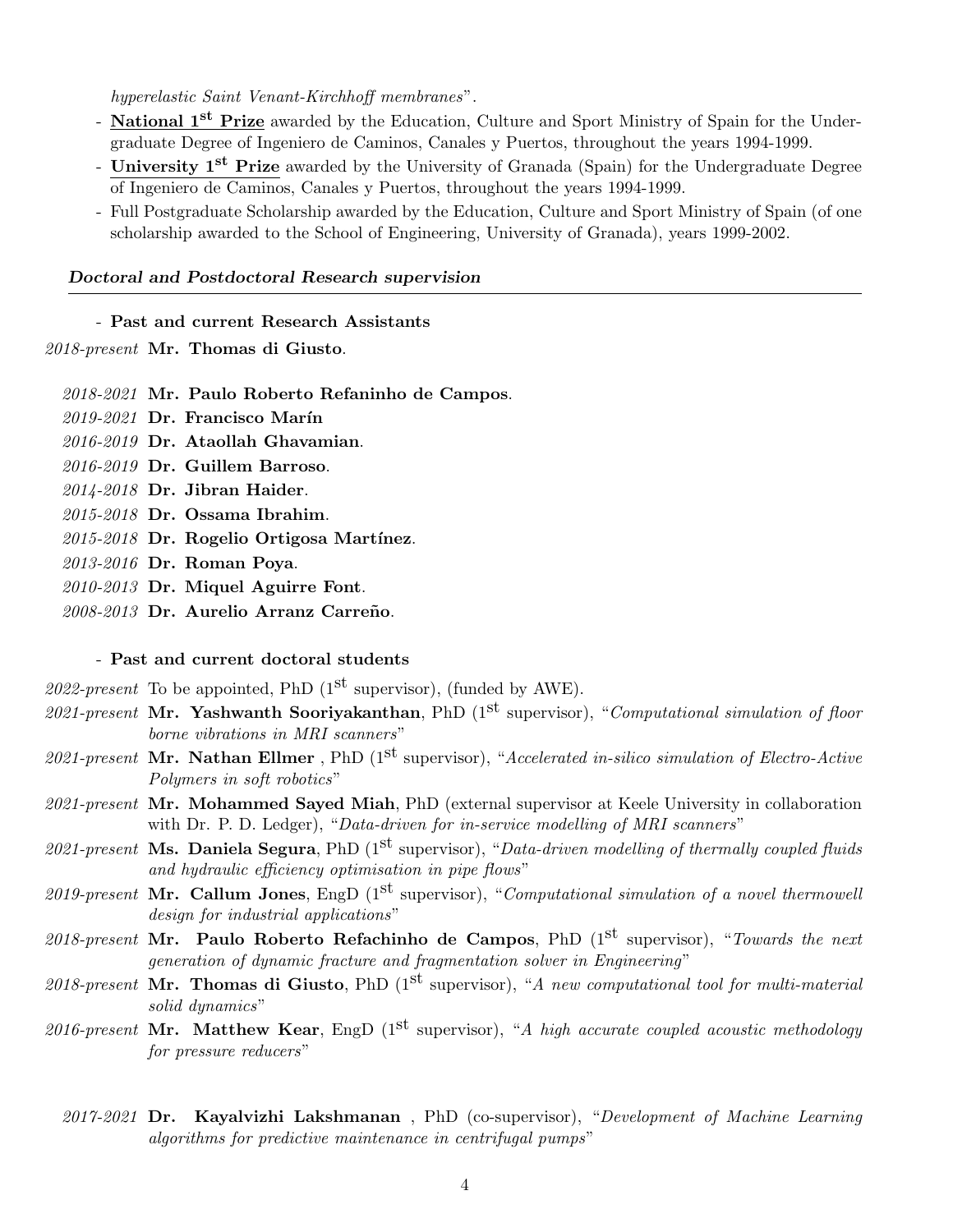- 2016-2020 Dr. Guillem Barroso, PhD (1<sup>st</sup> supervisor), "Towards MRI scanner design: the Proper Generalised Decomposition method in the context of coupled magneto-mechanical problems"
- 2016-2020 Dr. Marcos Seoane, PhD  $(2<sup>nd</sup>$  supervisor), "3D Simulation of Magneto-Mechanical Coupling in MRI Scanners Using High Order FEM and POD"
- 2016-2020 Dr. Ataollah Ghavamian, PhD (1<sup>st</sup> supervisor), "A Computational Framework for a first-order system of conservation laws in thermoelasticity".
- 2015-2019 Dr. Emilio García Blanco, PhD (1<sup>st</sup> supervisor), "A polyconvex computational formulation for electro-activation in cardiac mechanics".
- 2014-2018 Dr. Osama Ibrahim Hassan, PhD (1<sup>st</sup> supervisor), "A vertex centred Finite Volume algorithm for fast solid dynamics: total and updated Lagrangian descriptions".
- 2014-2018 Dr. Scott Bagwell, PhD (co-supervisor), "A high order Finite Element coupled Multi-Physics approach to MRI scanner design".
- 2014-2018 Dr. Jibran Haider, PhD (1<sup>st</sup> supervisor), "An upwind cell centred Finite Volume Method for large strain explicit solid dynamics in OpenFOAM".
- 2013-2018 Dr. Roman Poya, PhD (1<sup>st</sup> supervisor), "High Order curvilinear Finite Elements for small and large deformation electromechanics: integrating CAD, mesh generation and finite element design for multiphysics problems".
- 2011-2015 Dr. Rogelio Ortigosa Martínez, PhD ( $1<sup>st</sup>$  supervisor), "A new variational framework for polyconvex large strain electromechanics".
- 2011-2015 Dr. Michael Weberstadt, PhD (1<sup>st</sup> supervisor), "A high fidelity stabilised Finite Element method for fluid-structure interaction problems".
- 2011-2015 Dr. Liang Yang, PhD (1<sup>st</sup> supervisor), "An immersed computational framework for multiphase fluid-structure interaction".
- 2011-2015 Dr. Darong Jin, PhD (2<sup>nd</sup> supervisor), "An hp-Finite Element computational framework for nonlinear magneto-fluid problems including magnetostriction".
- 2011-2015 Dr. Dawn Morgan, EngD  $(2^{nd}$  supervisor), "Design and optimisation of a vertical axis wind turbine housing to standards".
- 2010-2014 Dr. Miquel Aguirre Font, PhD (co-supervisor), "A vertex centred Finite Volume Method for solid dynamics".
- 2007-2011 Dr. Iziam Karimba, PhD  $(2^{nd}$  supervisor), "A two-step Taylor Galerkin formulation for explicit solid dynamics large strain problems".
- 2007-2011 Dr. Chun Hean Lee, PhD ( $1^{st}$  supervisor), "Development of a cell centred upwind finite volume algorithm for a new conservation law formulation in structural dynamics".
- 2004-2008 Dr. Javier Silla Sánchez, PhD (2<sup>nd</sup> supervisor), "Fluid structure interaction for haemodynamic and biological applications".

### Visiting researchers and academics

- [March to July 2020] Dr. Jesús Martínez Frutos, University of Cartagena, Spain.
- [September to December 2019] Mr. Josep Escrig Forner, Universidad de Castellón, Spain.
- [September 2018] Prof. Christian Hesch, Siegen University, Germany.
- [August to September 2018] Dr. Marlon Franke, Karlsruhe Institute of Technology, Germany.
- [April 2018 ] Prof. Pierre-Henri Maire, CEA, France.
- [July to September 2017] Dr. Alexander Janz, Karlsruhe Institute of Technology, Germany.
- [April 2014, April 2015, April 2016] Dr. Rado Flajs, University of Ljubljana, Slovenia.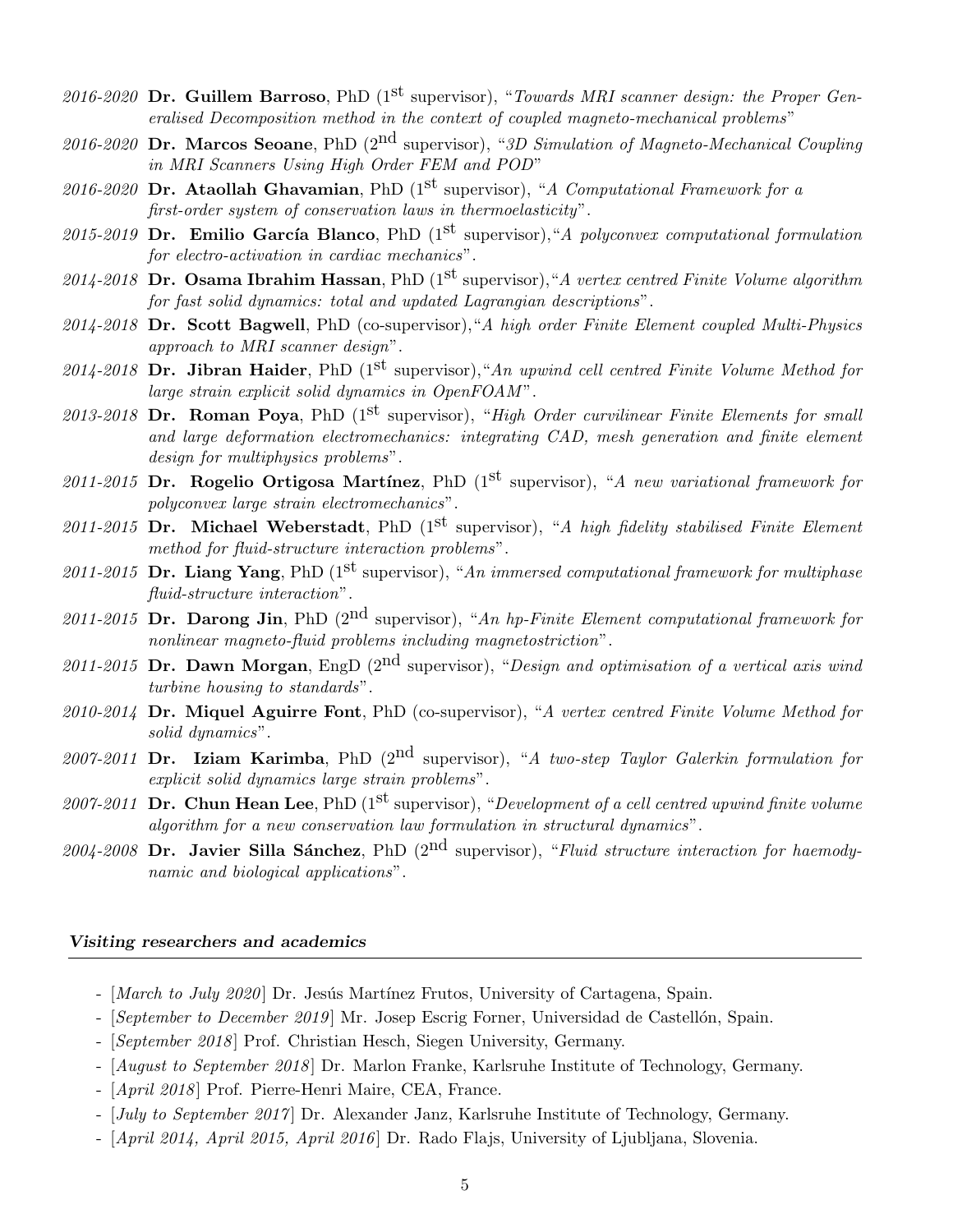- *November 2015* Dr. Davorin Penava, University of Osijek, Croatia.
- [June 2013, June 2014] Prof. Guglielmo Scovazzi, Duke University, USA.

### Research stays

- [September 2019 ] LaCan, Universitat Politecnica de Catalunya, Spain (host: Prof. Antonio Huerta).
- *[June 2019 and December 2019]* Department of Civil Engineering, Czech Technical University, Prague (host: Dr. Martin Horak).
- *[September 2017*] Faculty of Civil and Geodetic Engineering, University of Ljubljana, Slovenia (host: Dr. Rado Flajs).
- [July 2017] Faculty of Civil Engineering, University of Osijek, Croatia (host: Dr. Davorin Penava).
- [*October 2014*] Department of Civil Engineering, Duke University, USA (host: Prof. Guglielmo Scovazzi).

#### Refereed journal papers and chapters in books

- Total number of publications: 231
- [Google Scholar Page](http://scholar.google.co.uk/citations?user=IqFZZBoAAAAJ&hl=en) H-index: 29
- [Scopus](http://www.scopus.com/authid/detail.url?authorId=24398903400&origin=AuthorEval) H-index: 25
- [ORCID](http://orcid.org/0000-0001-7753-1414)
- [Researcher ID Page](http://www.researcherid.com/rid/J-9002-2014) H-index: 24
- [Research Gate Page](https://www.researchgate.net/profile/Antonio_Gil5?ev=hdr_xprf)
- Peer reviewed Q1 indexed journals: 74 (+3 under review) [ $\approx$  4.5 per year since first publication].
- Invited chapters in books: 4.
- Books: 3.
- Refereed international conference papers: 147.

#### Some recent journal publications

- P. Refachinho de Campos, A.J. Gil, C.H. Lee, M. Giacomini and J. Bonet, "A New Updated Reference Lagrangian Smooth Particle Hydrodynamics algorithm for isothermal elasticity and elastoplasticity", Computer Methods in Applied Mechanics and Engineering, Volume 392, 114680, 2022, [doi:10.1016/j.cma.2022.114680](https://www.sciencedirect.com/science/article/pii/S0045782522000664?via%3Dihub).
- F. Marín, J. Martínez-Frutos, R. Ortigosa and A.J. Gil, "Viscoelastic up-scaling rank-one effects in insilico modelling of electro-active polymers", Computer Methods in Applied Mechanics and Engineering, Volume 389, 114358, 2022, [doi: 10.1016/j.cma.2021.114358](https://www.sciencedirect.com/science/article/pii/S0045782521006319?via%3Dihub).
- M. Franke, R. Ortigosa, J. Martínez-Frutos, A.J. Gil, and P. Betsch, "A thermodynamically consistent time integration scheme for non-linear thermo-electro-mechanics", Computer Methods in Applied Mechanics and Engineering, Volume 389, 114298, 2022, [doi: 10.1016/j.cma.2021.114298](https://www.sciencedirect.com/science/article/pii/S0045782521005922?via%3Dihub).
- J. Martínez-Frutos, R. Ortigosa and **A.J. Gil**, "In-silico design of electrode meso-architecture for shape morphing dielectric elastomers", Journal of the Mechanics and Physics of Solids, 2021, [doi:](https://www.sciencedirect.com/science/article/pii/S0022509621002386) [10.1016/j.jmps.2021.104594](https://www.sciencedirect.com/science/article/pii/S0022509621002386).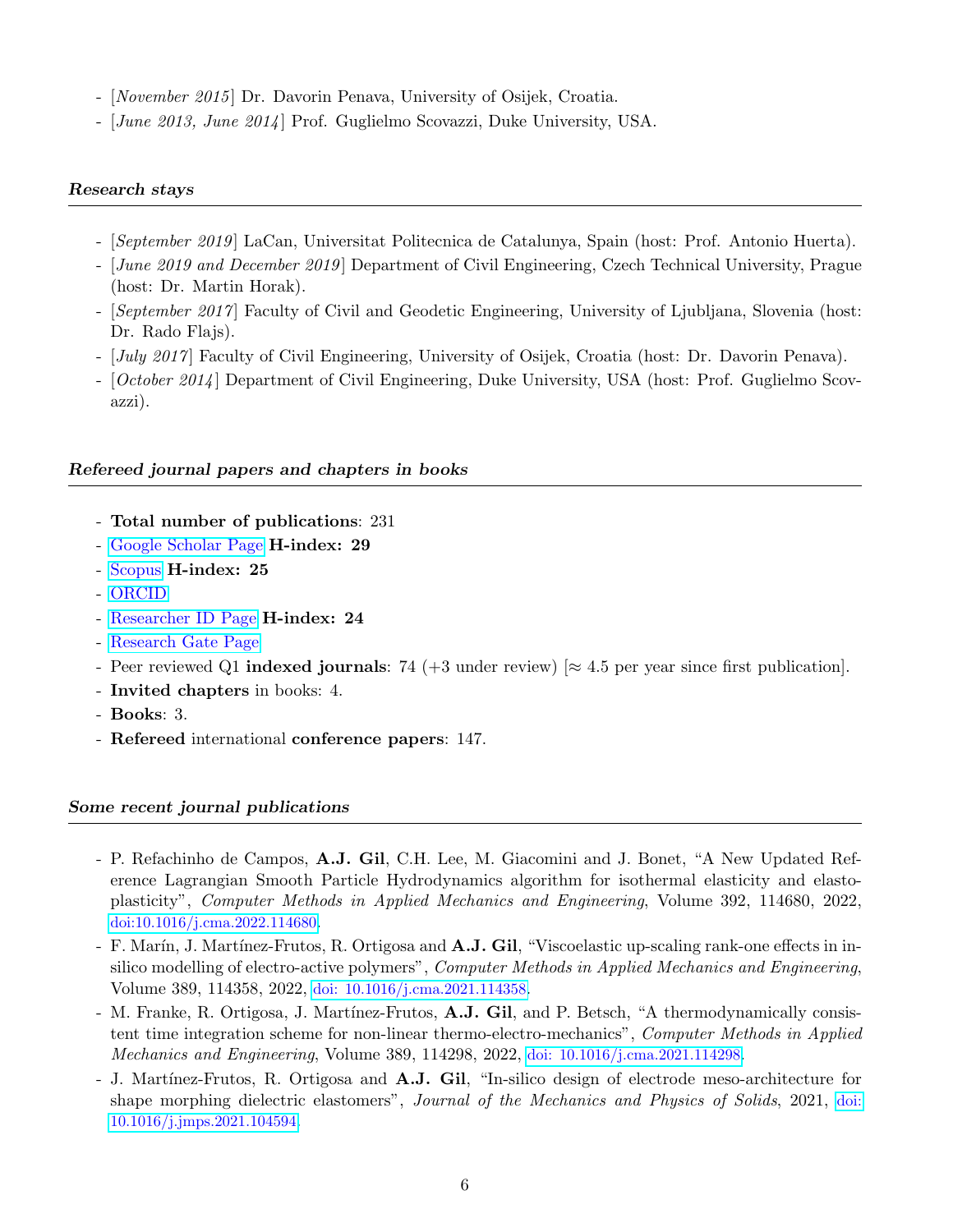- G. Barroso, M. Seoane, A. J. Gil, P. D. Ledger, A. Huerta, M. Mallett, "A staggered high-dimensional Proper Generalised Decomposition for coupled magneto-mechanical problems with application to MRI scanners", Computer Methods in Applied Mechanics and Engineering, Volume 370, 2020, [doi:](https://www.sciencedirect.com/science/article/pii/S0045782520304564?via%3Dihub) [10.1016/j.cma.2020.113271](https://www.sciencedirect.com/science/article/pii/S0045782520304564?via%3Dihub)

| <b>Principal Investigator</b> | £3,165,000 | (using $1.2\epsilon=1\epsilon$ ) in a total of 15 research projects (from<br>various funding bodies, such as UK EPSRC, H2020, Wales<br>NRN |
|-------------------------------|------------|--------------------------------------------------------------------------------------------------------------------------------------------|
| Co-Investigator               | £428,700   | (using $1.2 \in \pm 1$ ) in a total of 5 research projects (from<br>various funding bodies, including UK EPSRC, FP7, H2020,<br>Wales NRN)  |

# Record of Award and Management of Projects

### List of successful research proposals

| 2022-2025 Principal Investigator of AWE award at Swansea University.                                    |
|---------------------------------------------------------------------------------------------------------|
| Title: A novel Arbitrary Eulerian Lagrangian computational framework.                                   |
| Total budget: £91.0 $K$ .                                                                               |
| 2022 Principal Investigator of HEFCW award at Swansea University.                                       |
| Title: Equipment support: DIW 3D printer.                                                               |
| Total budget: $£62.5$ K.                                                                                |
| 2021-2024 Principal Investigator of DSTL award at Swansea University.                                   |
| Title: Accelerated in-silico characterisation, topology optimisation and design of Electro Active Poly- |
| mer based soft robots.                                                                                  |
| Total budget: $£100.0 K$ .                                                                              |
| 2021-2024 Principal Investigator of EPSRC case award at Swansea University.                             |
| Title: A new computational tool for the analysis of Floor Borne Vibrations on the performance and       |
| image quality of MRI scanners.                                                                          |
| Total budget: £91.5 $K$ .                                                                               |
| 2021-2024 Co-Principal Investigator of EPSRC case award at Swansea University.                          |
| Title: Development of a Machine Learning algorithm for predictive maintenance of MRI scanners.          |
| Total budget: $£91.5$ K.                                                                                |
| 2017-2022 Principal investigator at Swansea University in H2020 Marie Curie ETN                         |
| Title: Industrial decision-making on complex production technologies supported by simulation-based      |
| engineering (ProTechTion)                                                                               |
| Total budget: $\textbf{\textsterling}3.83 M$ .                                                          |
| Budget allocated to Swansea University: $\epsilon$ 546.5 K.                                             |
| 2017-2020 Host academic in Sêr Cymru II Early Career Personal Research Fellowship award at Swansea      |
| University.                                                                                             |
| Title: Engineering the new generation of biomimetic artificial muscles.                                 |
| Total budget: $\pounds150.0$ K.                                                                         |
| 2015-2019 Principal investigator at Swansea University in H2020 Marie Curie ETN                         |
| Title: Empowered decision-making in simulation-based engineering: Advanced Model Reduction for          |
| real-time, inverse and optimization in industrial problems (AdMoRE)                                     |
| Total budget: $\epsilon$ 2.08 M.                                                                        |
| Budget allocated to Swansea University: $\epsilon$ 273.3 K.                                             |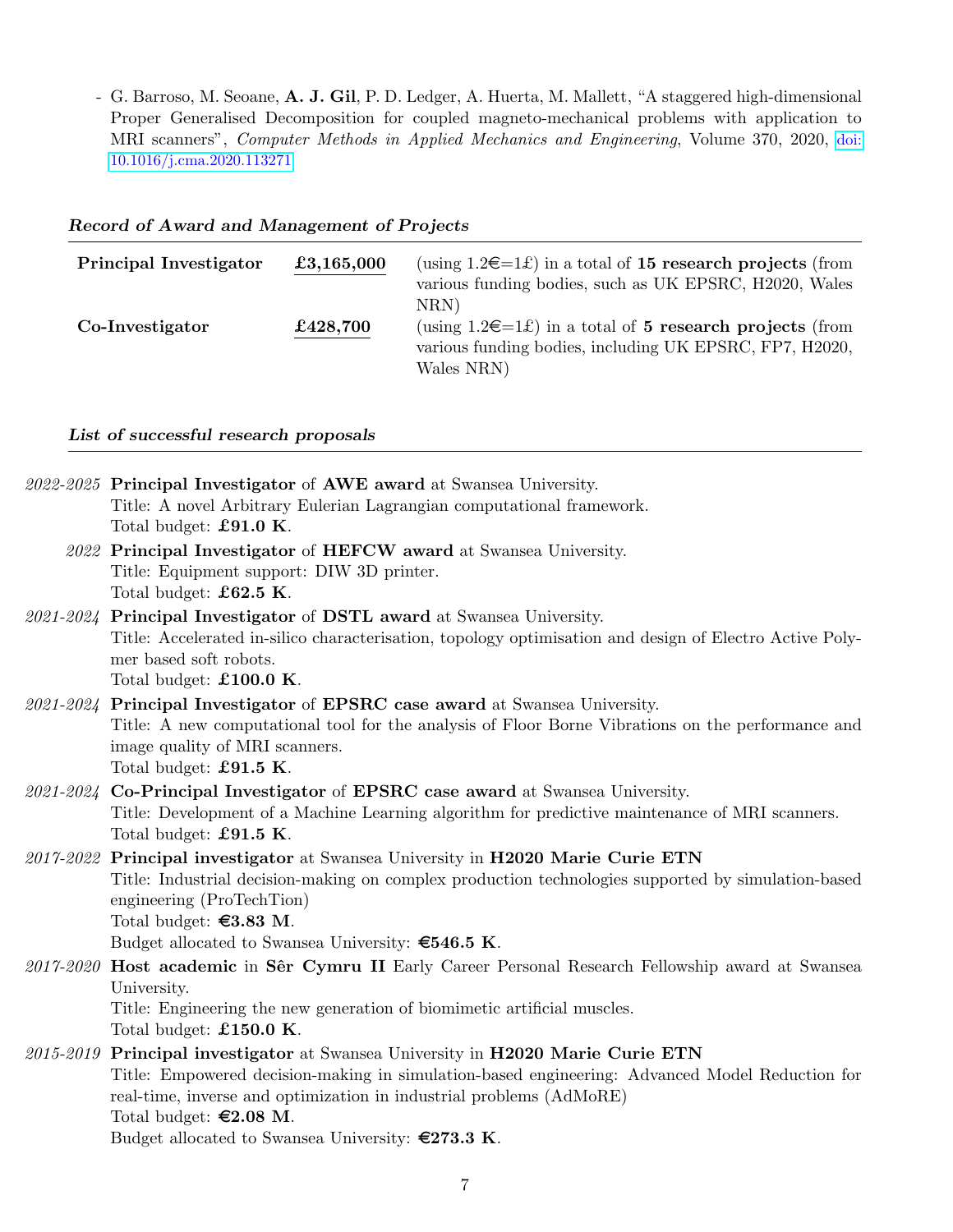- 2015-2018 Host academic in Sêr Cymru National Research Network Early Career Personal Research Fellowship award at Swansea University. Title: Bridging the gap between computational fluid and solid dynamics: embedding advanced technologies into Welsh industries through massive parallelisation. Total budget: £150.0 K.
- $2014-2017$  Principal Investigator in Sêr Cymru National Research Network PostDoctoral award at Swansea University. Title: Towards the next generation of fast dynamics computational fracture solvers in Engineering. Total budget: £75.0 K.
- 2014-2017 Co-investigator in Sêr Cymru National Research Network PhD award at Swansea University. Principal investigator at Cardiff University: Dr. S. Kulasegaram Title: Towards the next generation of fast dynamics solvers in Engineering. Total budget: £57.0 K.
- 2014-2017 Co-Principal Investigator of EPSRC case award at Swansea University. Title: Development of coupled electro-mechanical simulation techniques for MRI scanners. Total budget: £91.5 K.
- $2013$ - $2018$  Principal Investigator at Swansea University in Erasmus Mundus MSc Title: MSc in Computational Mechanics Total estimated budget:  $\epsilon 1.99$  M (for a total number of 50 MSc students) Estimated budget allocated to Swansea University:  $\epsilon$ 0.60 M.
- 2013-2020 Principal Investigator at Swansea University in Erasmus Mundus PhD Title: Simulation-based Engineering and Entrepreneurship Development (SEED) Total estimated budget:  $\epsilon 6.54$  M (for a total number of 50 PhD students) Estimated budget allocated to Swansea University:  $\epsilon$ 1.04 M.
- 2012-2015 The Philip Leverhulme Prize Total budget: £70 K.
- 2012-2013 Principal investigator in one-year PostDoc Scheme funded by College of Engineering, Swansea University

Title: Immersed Structural Potential Method for fluid structure interaction applications Total budget: £40 K.

- 2009-present Academic contributor in the Centre of Nano-Health (CNH) **European Research project** Total funding: £21.6 M £10 M from the European Regional Development Fund (ERDF) via the Welsh European Funding Office (WEFO) £11.6 M match funding from Swansea University, WAG Health Department, Industry and NHS.
	- 2010-2013 Co-investigator in FP7 Marie Curie ITN European Research project Principal investigator at Swansea University: Prof. J. Bonet Title: Advanced Techniques in Computational Mechanics (ATCoME) Total budget:  $\epsilon$ 217,8 K.
	- $2011-2012$  Principal investigator in Welsh Crucible Small Grant Scheme funded by HEFCW Title: Development of a new sustainable elastomeric energy harvester for marine environments Total budget: £9 K.
	- 2011-2012 Co-investigator in Welsh Crucible Small Grant Scheme funded by HEFCW Principal investigator at Swansea University: Dr. R. van Loon Title: Towards the next generation devices for real-time monitoring and drug delivery in the gastrointestinal system Total budget:  $£7,2$  K.
	- $2008-2011$  Principal investigator in EPSRC First Grant EP/F03010X/1 Research project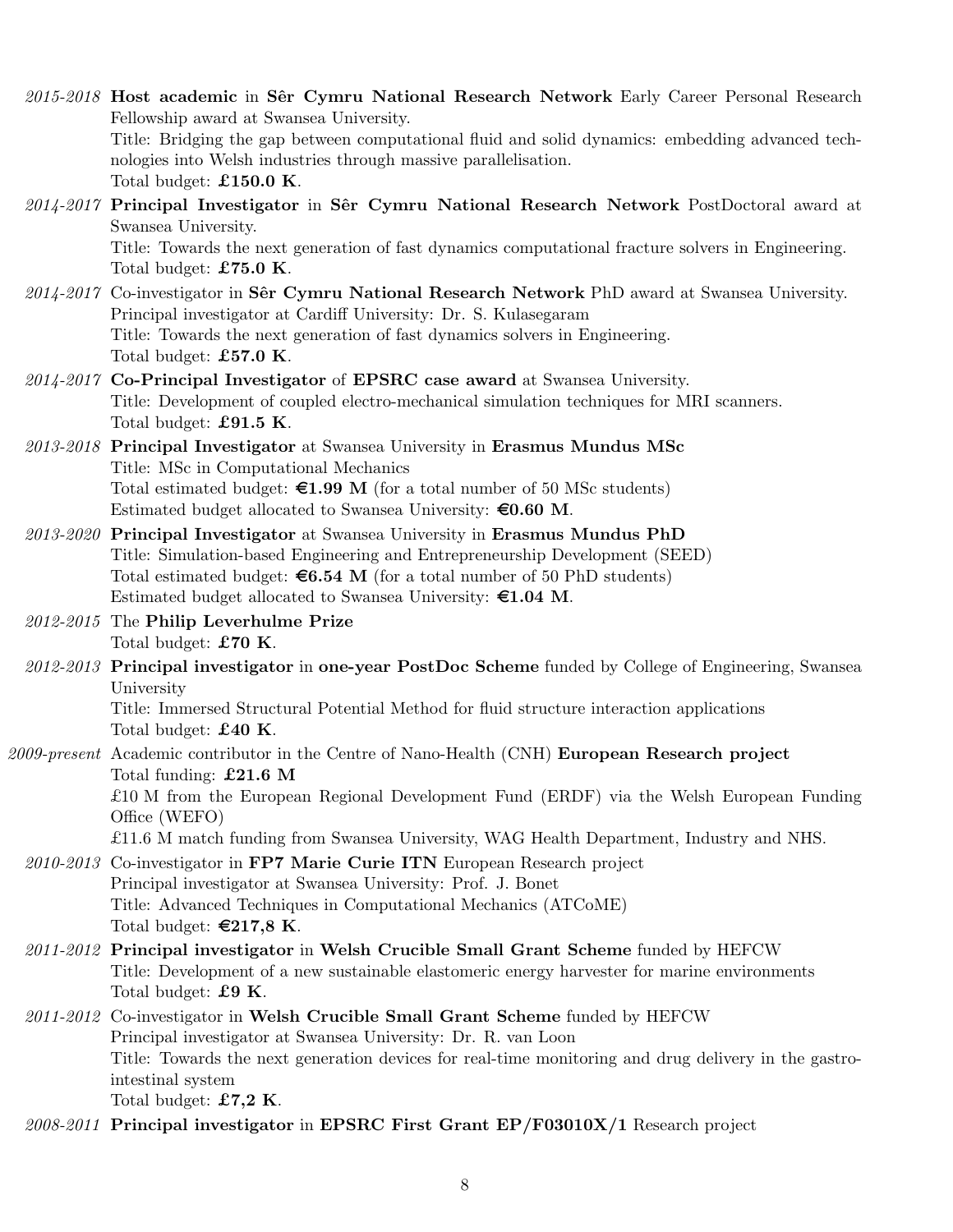Title: Immersed Finite Element Method for haemodynamic medical applications Total funding: £310,3 K.

### Invited presentations/seminars

- Invited seminar "Computational modelling of advanced soft materials" at the Department of Structural Mechanics, Faculty of Engineering, Kyoto University, Japan, May 2022.
- Invited seminar "On the use of mixed formulations for computational polyconvexity and multi-variable convexity" at the prestigious NECAS seminar series, Czech Technical University, Prague, January 2021.
- Plenary Lecture at the ECCOMAS thematic conference "Computational Modelling of Complex Materials Across the Scales" held in Glasgow, UK, October 2019.
- Plenary Lecture at the ECCOMAS thematic conference "Modern Finite Element Technologies Mathematical and Mechanical Aspects" held in Glasgow, Germany, July 2019.
- Invited seminar "A new framework for large strain electromechanics based on convex multi-variable strain energies", Department of Civil Engineering, Czech Technical University, Prague, June 2019. This seminar was delivered as part of a two-week research stay fully funded by the Host Institution as part of a funding scheme launched by the Czech Technical University aimed at establishing collaboration with leaders in the field of computational mechanics.
- Invited Lecture at the very prestigious Mathematical Workshop held in Oberwolfach, Germany, October 2018.
- Invited Lecture for the international workshop on "Computational Haemodynamics", held at the School of Engineering, Saint Etienne, France, November 2018.
- Invited seminar "Bridging methodologies for the computational simulation of fluids, solids and electromechanics", Culham Centre for Fusion Technology, Culham, UK, February 2018.
- Invited seminar "Towards the next generation of fast solid/fluid dynamics solvers in Virtual Prototyping", ESI Group, Paris, France, December 2017.
- Invited lecturer for the ETN AdMoRe Winter School, UPC Barcelona, Spain, January 2018.
- Invited Seminar "Bridging methodologies for the computational simulation of fluids and solids", Faculty of Civil and Geodetic Engineering, University of Ljubljana, Slovenia, September 2017.
- Plenary Lecture "A new framework for large strain electromechanics based on convex multi-variable strain energies", Slovenian Society of Computational Mechanics, Dobrna, Slovenia, September 2017.
- Plenary Lecture "A new framework for large strain electromechanics based on convex multi-variable strain energies", Croatian Society of Computational Mechanics, Osijek, Croatia, July 2017.
- Invited lecturer for the 4th Swansea-Tsinghua workshop on computational engineering, Zienkiewicz Centre for Computational Engineering, Swansea, July 2017.
- Semiplenary Lecture "A new framework for large strain electromechanics based on convex multivariable strain energies",  $7<sup>th</sup>$  European Congress on Computational Methods in Applied Sciences and Engineering, Crete, 2016.
- Invited lecturer for the  $4<sup>th</sup>$  "UK Association of Computational Mechanics in Engineering (ACME) School", Swansea, UK, April 2015.
- Invited seminar "The Immersed Structural Potential Method (ISPM) for the analysis of Fluid Structure Interaction (FSI) problems", Department of Civil and Environmental Engineering, Duke University, USA, October 2014.
- **Keynote lecture** "A computational framework for polyconvex large strain electromechanics",  $11^{\text{th}}$ World Congress WCCM and  $8^{\text{th}}$  European Congress ECCMASE in Computational Mechanics, Barcelona,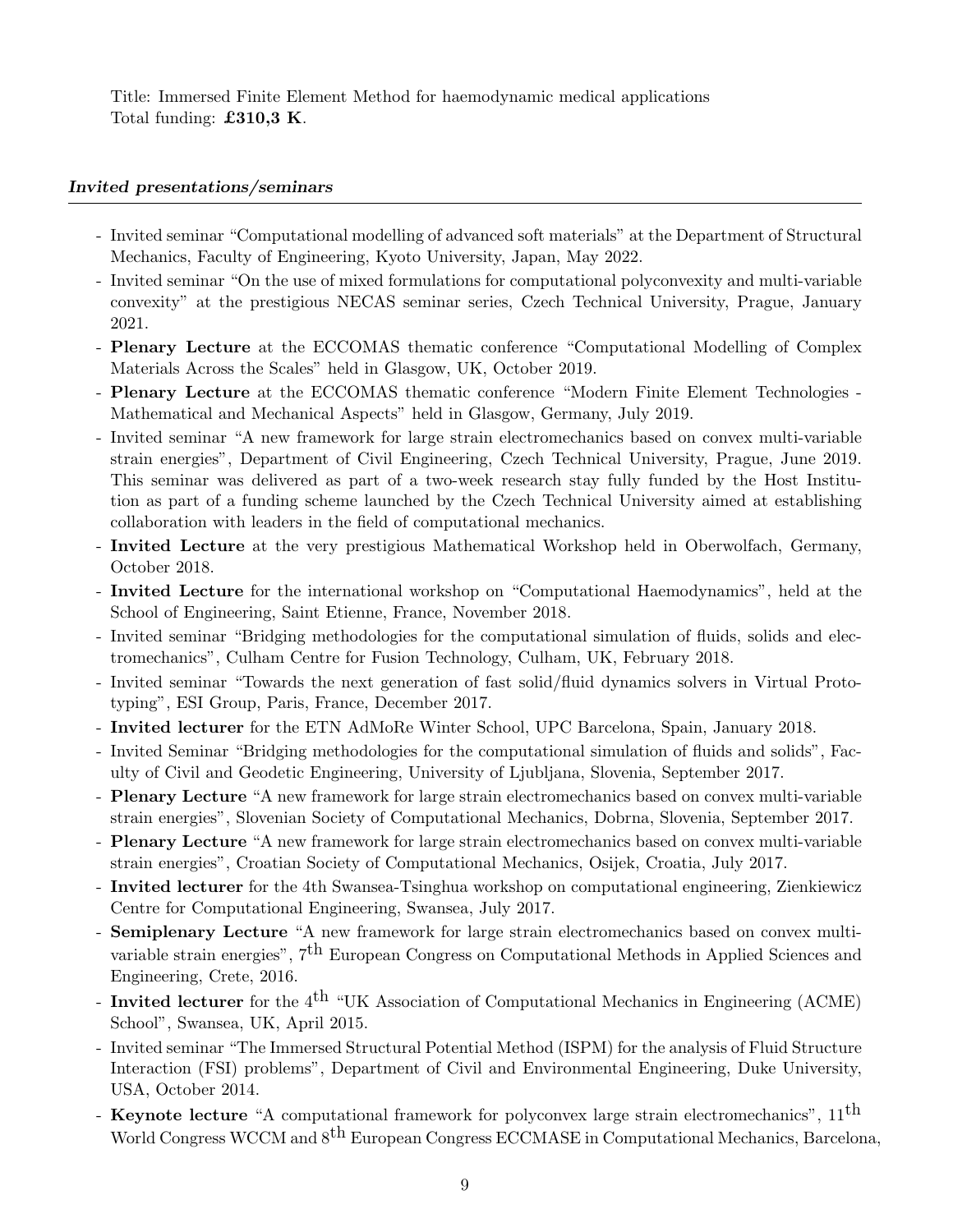2014.

- Co-author in Semiplenary lecture by J. Bonet and A.J. Gil, "A first order conservation law framework for computational solid dynamics",  $11<sup>th</sup>$  World Congress WCCM and  $8<sup>th</sup>$  European Congress ECCMASE in Computational Mechanics, Barcelona, 2014.
- Invited seminar "Bridging methodologies for the computational simulation of solids and fluids", Universidad de Granada, April 2014.
- Invited lecturer for the "ITN ATCOME Summer School on Computational Mechanics for Moving Boundaries and Interfaces", UPC Barcelona, Spain, October 2013.
- Invited lecturer for the "Computational Mechanics Summer School" organised by Ecole Centrále de Nantes, June 2013.
- Co-author in Keynote Lecture by J. Bonet and A. J. Gil "A new variational formulation for large strain piezoelectric hyperelastic materials",  $5<sup>th</sup>$  International Conference on Computational Methods for coupled problems in science and engineering, Ibiza, Spain, June 17-19, 2013.
- Keynote Lecture "An enhanced Immersed Structural Potential Method (ISPM) for the simulation of fluid-structure interaction problems",  $5<sup>th</sup>$  International Conference on Computational Methods for coupled problems in science and engineering, Ibiza, Spain, June 17-19, 2013.
- Invited seminar "Computational simulation of multiphysics: fluids, structures, electromagnetics", Sheffield Hallam University, June 2013.
- Invited seminar "Bridging methodologies for the computational simulation of solids and fluids", University of Sheffield, June 2013.
- Invited seminar "Computational multiphysics: fluids, structures, electromagnetics", Chair of Applied Mechanics, Siegen University, Germany, October 2012.
- Invited seminar "The Immersed Structural Potential Method (ISPM) for fluid-structure interaction", Departamento de Matemática Aplicada II, Universitat Politècnica de Catalunya, Spain, September 2012.
- Invited contribution "An enhanced Immersed Structural Potential Method for haemodynamic applications" to the 6<sup>th</sup> European Congress in Computational Mechanics, Vienna, September 2012.
- Invited seminar "Computational multiphysics: fluids, structures, electromagnetics", Department of Applied Mechanics, Sun-Yat sen University, China, May 2012.
- Invited seminar "Engineering heart valves: immersed computational modelling", Department of Biomedical Engineering, Sun-Yat sen University, China, May 2012.
- Invited seminar "Kernel stabilisation of the Immersed Structural Potential Method (ISPM) for fluidstructure interaction", Department of Aerospace Engineering, Tsinghua University, September 2011.
- Invited seminar "The Immersed Structural Potential Method (ISPM) for fluid-structure interaction", Wales Institute of Mathematical and Computational Sciences (WIMCS), Annual meeting, December 2010.
- Invited seminar "Recent advances on the ISPM for fluid structure interaction haemodynamic applications", C2EC seminar series, Swansea, December 2010.
- Invited seminar "Recent developments in computational fluid-structure interaction" at the Annual meeting of the "The Airbus Flight Physics Distributed R&T Partnership - DiPaRT", November 2010.
- Invited seminar "Computational numerical methods for cardiac modelling", Wales Heart Research Institute, February, 2010.
- Co-author in Semiplenary Lecture by J. Bonet and A.J. Gil, "Two step Taylor-Galerkin solution of Lagrangian explicit solid dynamics",  $8^{th}$  World Congress WCCM and  $5^{th}$  European Congress ECCMASE in Computational Mechanics, Venice, 2008.
- Invited contribution "Superplastic forming of patient-specific dental and maxillofacial prostheses"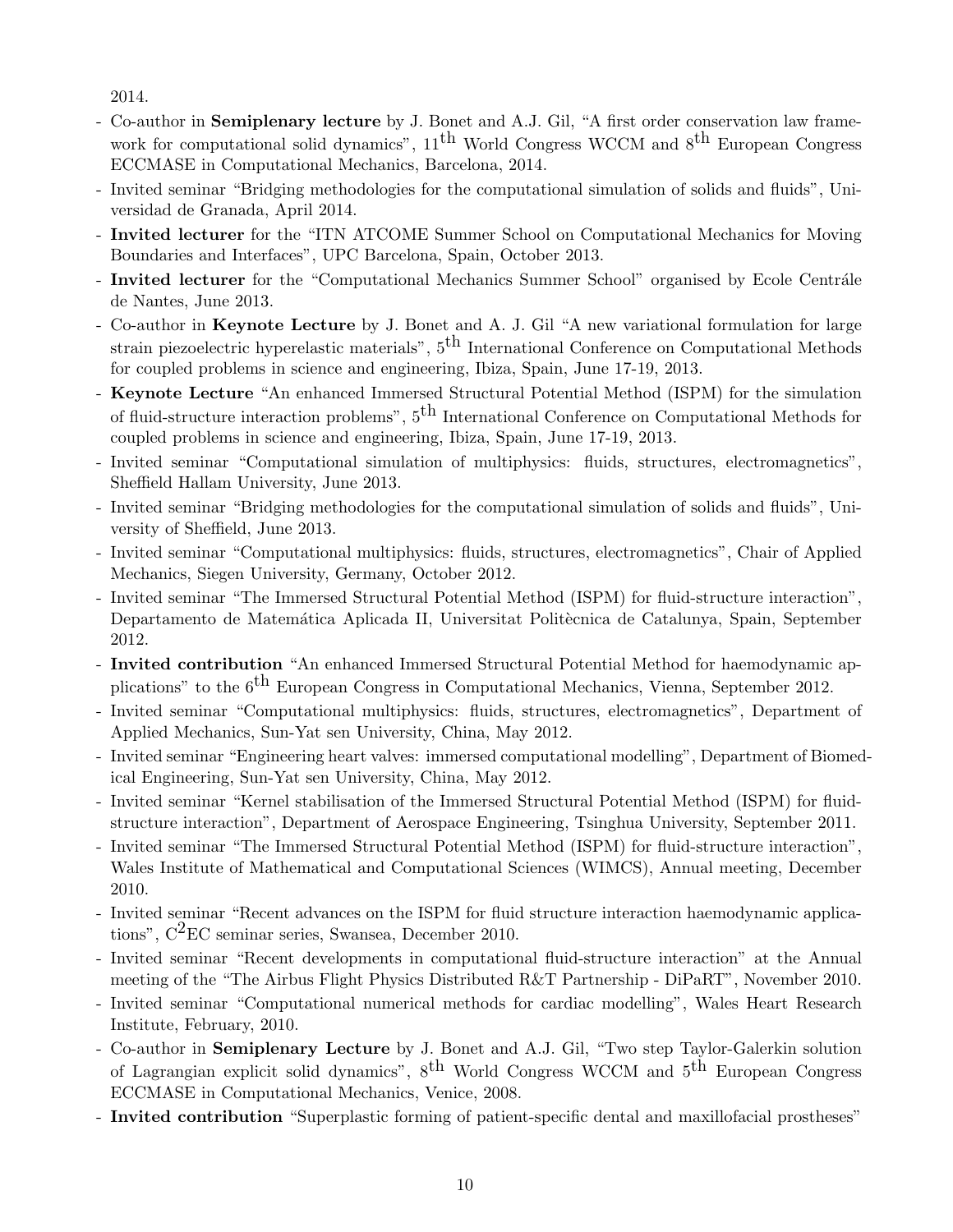to the 8th World Congress and 5th European Congress in Computational Mechanics, Venice, 2008.

- Invited seminar "Dynamic analysis of prestressed structural membranes",  $C^2EC$  seminar series, Swansea, December 2007.
- Invited seminar "Structural analysis of prestressed Saint Venant-Kirchhoff hyperelastic membranes", Solid Mechanics Group, Oxford University, February 26, 2007.

### Editorial Board Membership

- [Finite Elements in Analysis and Design](https://www.sciencedirect.com/journal/finite-elements-in-analysis-and-design/about/editorial-board)
- [European Journal of Computational Mechanics](http://www.tandfonline.com/action/journalInformation?show=editorialBoard&journalCode=tecm20#.Vz5PL5ErJhE)

### Journal Referee

- Computer Methods in Applied Mechanics and Engineering
- Journal of Computational Physics
- Journal of the International Association of Shells and Spatial Structures
- International Journal for Numerical Methods in Biomedical Engineering
- Applied Mathematical Modelling
- Finite Element Analysis and Design
- European Journal of Mechanics A/Solids
- International Journal of Non-linear Mechanics
- Journal of the Mechanics and Physics and Solids

### Conference and mini-symposia organisation

- Organiser of mini-symposium "Computational frameworks for complex finite deforming systems", World Congress on Computational Methods in Applied Sciences and Engineering, Paris, France, July 2020.
- Organiser of mini-symposium "Locking, efficiency and robustness of finite elements and other discretization schemes", World Congress on Computational Methods in Applied Sciences and Engineering, Paris, France, July 2020.
- Organiser of mini-symposium "Coupled problems in material mechanics",  $17<sup>th</sup>$  European Mechanics of Material Conference, Madrid, Spain, May 2020.
- Organiser of Summer School "State of the art computational methods for nonlinear solid mechanics", Pavia, Italy, July 2019. Attendees: 30 PhD/MSc students.
- Organiser of mini-symposium "Coupled problems", SES 2018 Society of Engineering Science, Madrid, Spain, October 2018.
- Organiser of mini-symposium "Experiments and modelling of smart active materials with electro- and magneto-mechanical coupling", European Congress on Computational Methods in Applied Sciences and Engineering, Glasgow, UK, June 2018.
- Organiser of mini-symposium "Advanced Modelling of Multi-physics Problems Involving Electric and Magnetic Effects", ECCOMAS Coupled Problems, Rhodes Island, Greece, June 2017.
- Organiser of mini-symposium "Advances in Finite Element Methods for Tetrahedral Mesh Computations", European Congress on Computational Methods in Applied Sciences and Engineering, Crete Island, Greece, June 2016.